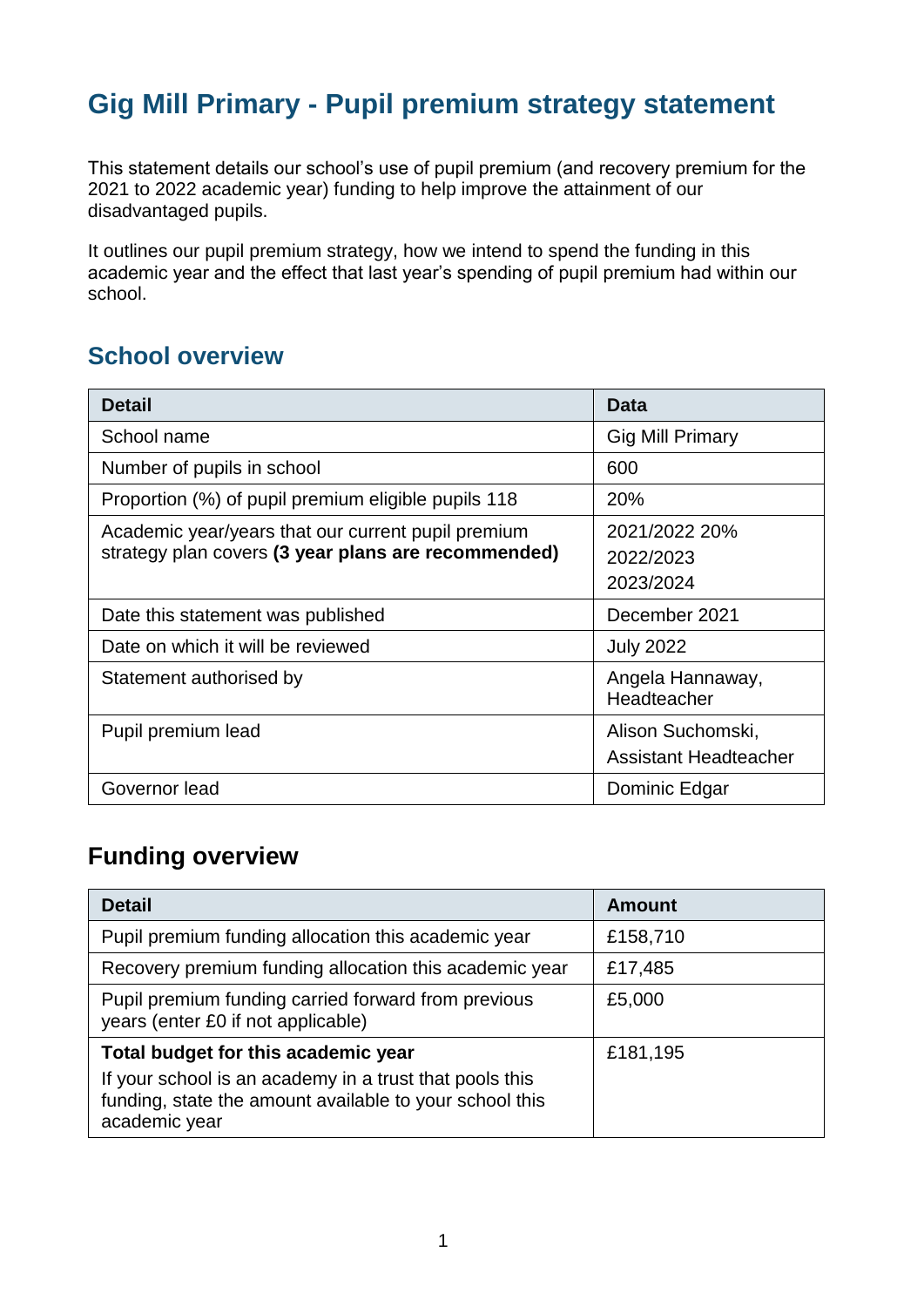# **Part A: Pupil premium strategy plan**

## **Statement of intent**

At Gig Mill Primary School we have high expectations for all pupils in our school, and believe that with good quality first teaching, effective engagement with parents and a personalised approach, every child can fulfil their individual potential, both academically and socially. High-quality teaching is at the heart of our approach, with a focus on areas in which disadvantaged pupils require the most support (eg vocabulary acquisition). This is proven to have the greatest impact on closing the disadvantage attainment gap and at the same time will benefit the non-disadvantaged pupils in our school. Our intention is that all pupils, irrespective of their background or the challenges they face, make good progress and achieve high attainment across all subject areas. The focus of our pupil premium strategy is to support disadvantaged pupils to achieve that goal, including supporting social and emotional aspects of learning, and personal development so that Gig Mill pupils become aspirational, confident and successful learners.

Our key priorities:

- To raise the attainment and progress of pupils eligible for pupil premium funding so that their performance compares favourably with Non-Pupil Premium peers
- Address inequalities in education of pupils from low-income families and raise attainment of these pupils by addressing barriers to learning

To achieve this, we engage in a range of strategies which challenge pupils at an appropriate level and provide support to overcome barriers to learning. We provide a rich, engaging, and varied curriculum, which makes an exceptional contribution to pupils' outcomes so that children are excited about their learning and achieve well.

Our pupil premium strategy plan will work towards providing children with the educational support required to accelerate learning as well as support their emotional wellbeing and mental health.

Our pupil premium strategy is also integral to wider school plans for education recovery, such as Gig Mill's Recovery curriculum approaches focusing on building relationships and PSED following COVID restrictions. Outstanding teaching and learning is paramount to the progress of pupils from disadvantaged backgrounds. This remains a consistent and relentless focus for all disadvantaged pupils, including those with SEND and more able pupils.

Strategic spending of the Pupil premium grant will ensure that pupils receive support and intervention tailored to their needs. Pupils eligible for Pupil Premium support are clearly identified across all year groups. Our approach will be responsive to common challenges and individual needs, rooted in robust diagnostic assessment, not assumptions about the impact of disadvantage. The approaches we have adopted complement each other to help pupils excel. To ensure they are effective we will:

- ensure disadvantaged pupils are challenged in the work that they're set
- act early to intervene at the point of identified need
- adopt a whole school approach in which all staff take responsibility for disadvantaged pupils' outcomes and raise expectations of what they can achieve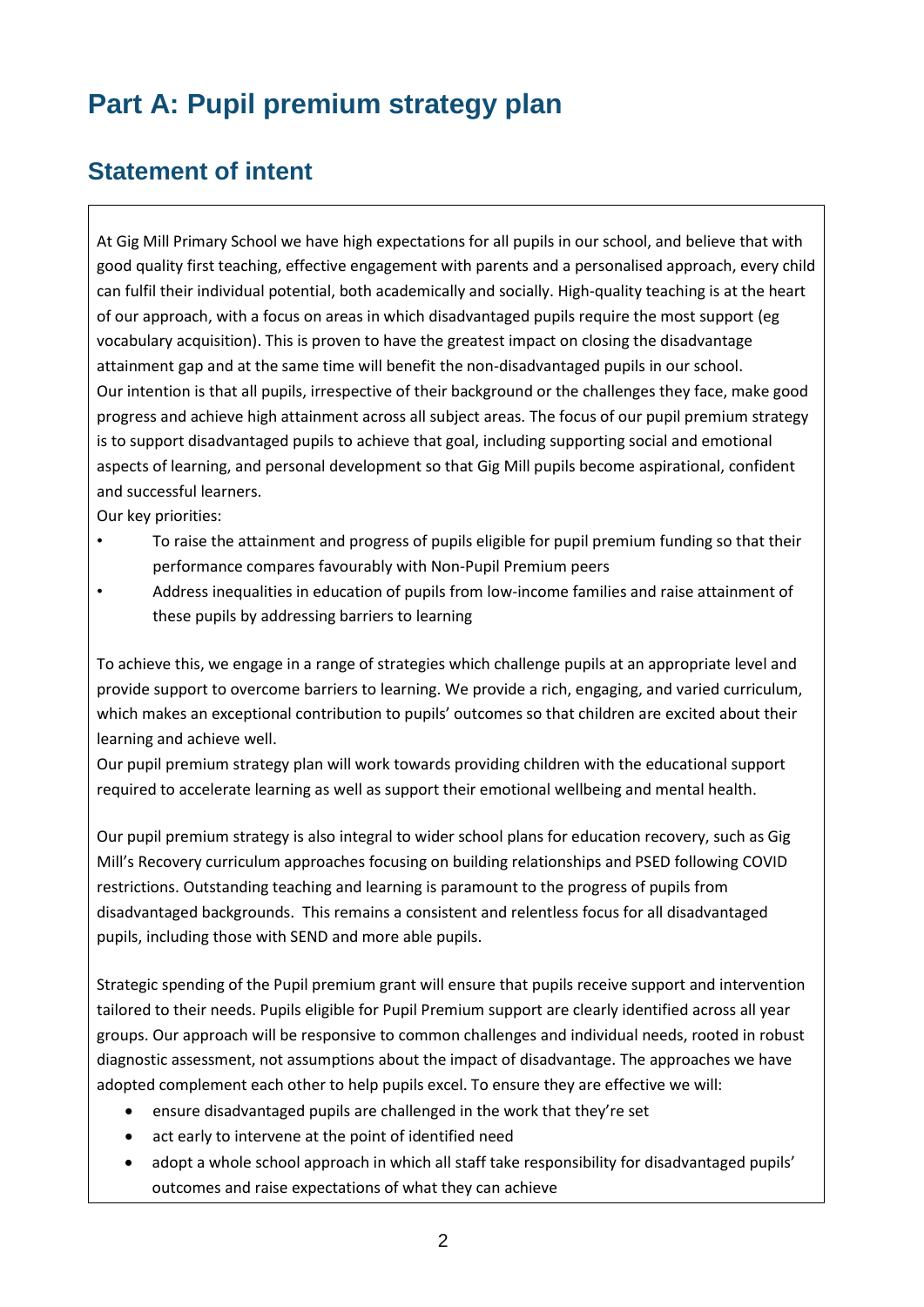## **Challenges**

This details the key challenges to achievement that we have identified among our disadvantaged pupils.

| <b>Challenge</b><br>number             | <b>Detail of challenge</b>                                                                                                                                                                                                                                                                                                                                                                                                                                                                                                                                                                                                                                                                                                                                                                                                                                                                                                             |
|----------------------------------------|----------------------------------------------------------------------------------------------------------------------------------------------------------------------------------------------------------------------------------------------------------------------------------------------------------------------------------------------------------------------------------------------------------------------------------------------------------------------------------------------------------------------------------------------------------------------------------------------------------------------------------------------------------------------------------------------------------------------------------------------------------------------------------------------------------------------------------------------------------------------------------------------------------------------------------------|
| $\mathbf{1}$<br><b>EYFS</b>            | Assessments, observations, and discussions with pupils indicate underdeveloped oral language<br>skills and vocabulary gaps among many disadvantaged pupils. These are evident from Recep-<br>tion through to KS2 and in general, are more prevalent among our disadvantaged pupils than<br>their peers.<br>Pupils achieving a good level of development in EYFS.<br>2020 no statutory data for EYFS<br>2021 no statutory data for EYFS Speech and language skills on entry in Early Years are lower for<br>pupils eligible for PP than for other pupils throughout the school. This slows reading progress,<br>and acquisition of mathematical language in subsequent years. A new EYFS curriculum is in<br>place from Autumn 2021.                                                                                                                                                                                                    |
| $\overline{2}$<br>Phonics              | Assessments, observations, and discussions with pupils suggest disadvantaged pupils generally<br>have greater difficulties with phonics than their peers. This negatively impacts their<br>development as readers.<br>2020 no statutory data for Y1 phonics<br>2021 no statutory data for Y1 phonics                                                                                                                                                                                                                                                                                                                                                                                                                                                                                                                                                                                                                                   |
| 3<br>Early Maths                       | Internal and external (where available) assessments indicate that maths attainment among<br>disadvantaged pupils is significantly below that of non-disadvantaged pupils.<br>Fundamental arithmetic and number skills are less well developed for PPG than other pupils,<br>and impacts on pupils reaching expected levels at EYFS, KS1 and KS2.<br>2020 no statutory data for EYFS, KS1, KS2<br>2021 no statutory data for EYFS, KS1, KS2                                                                                                                                                                                                                                                                                                                                                                                                                                                                                             |
| 4<br>Recovery                          | Our assessments and observations indicate that the education and wellbeing of many of our<br>disadvantaged pupils have been impacted by partial school closures to a greater extent than<br>for other pupils. These findings are supported by national studies.<br>This has resulted in significant knowledge gaps leading to pupils falling further behind age<br>related expectations, especially in maths.<br>2020 no statutory data for EYFS, KS1, KS2<br>2021 no statutory data for EYFS, KS1, KS2                                                                                                                                                                                                                                                                                                                                                                                                                                |
| 5<br>Social and<br>emotional<br>issues | Our observations and discussions with pupils and families over two National lockdowns have<br>identified social and emotional issues for some pupils. This may be due in part to lack of<br>engagement during the pandemic, social anxieties within the family, a lack of enrichment op-<br>portunities during school closure, and many more reasons. These challenges particularly affect<br>disadvantaged pupils, including their attainment.<br>This presents as an increased need for pastoral / mental health / self esteem support for<br>individuals or families and in Summer '21 was 12 /80 receiving additional support.<br>School have also supported with referrals in response to home environment factors<br>Eg where families require Early Intervention / parenting support / budgetary support in order<br>to access support from relevant services eg housing / health / children's centre / children's<br>services. |
| 6<br>Attendance                        | Whilst attendance rates for pupils eligible for PP have improved significantly over time (from<br>91.7% to 94.33% in 2019-20), this remains below the target for all children of 96%.<br>This reduces their school hours and causes them to fall behind on average.                                                                                                                                                                                                                                                                                                                                                                                                                                                                                                                                                                                                                                                                    |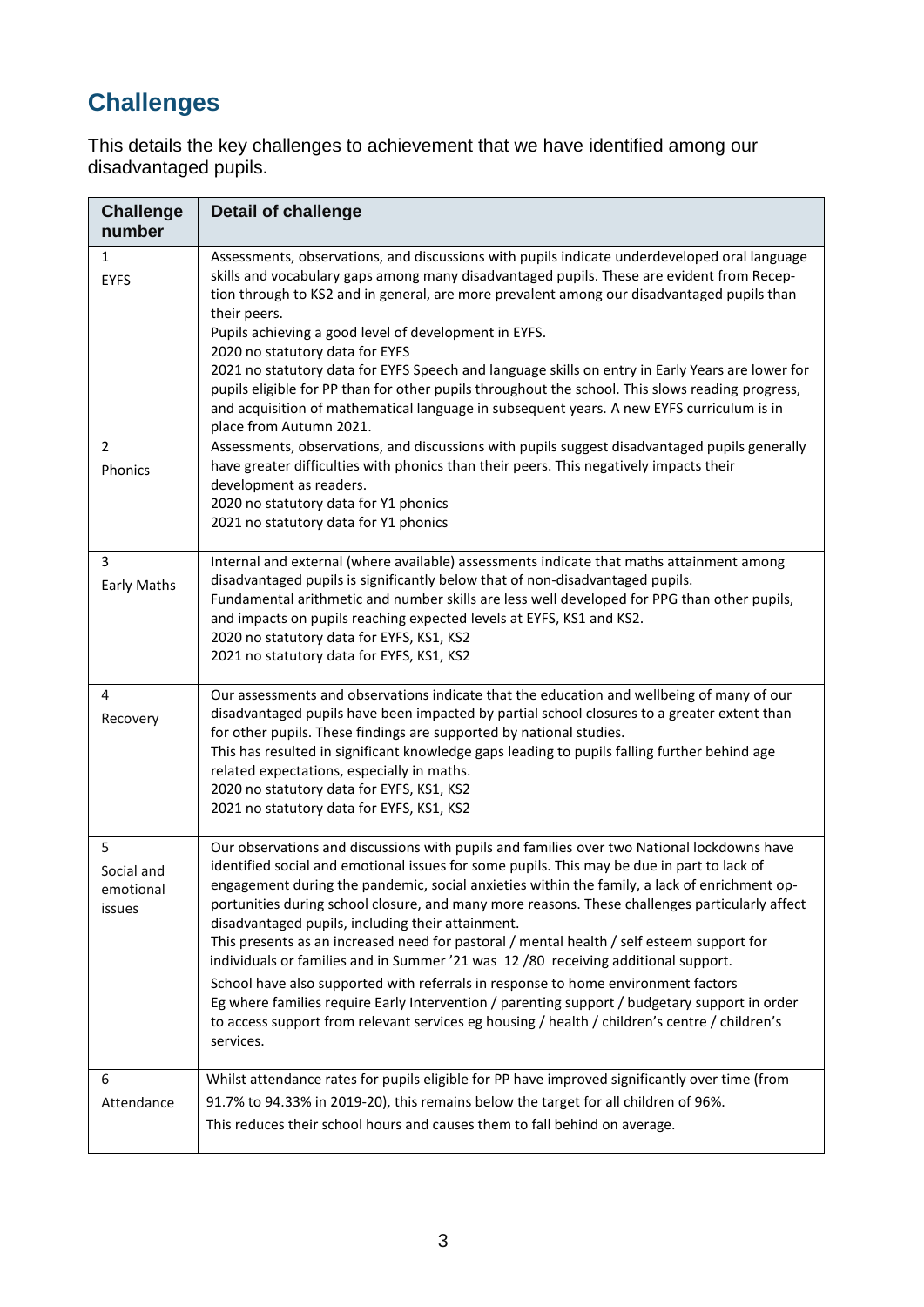#### **Intended outcomes**

This explains the outcomes we are aiming for **by the end of our current strategy plan**, and how we will measure whether they have been achieved.

| <b>Intended outcome</b>                                                                                                                       | <b>Success criteria</b>                                                                                                                                                                                                                                                                                                                                                                                                                                                                                                                                                                                                                                                                                 |
|-----------------------------------------------------------------------------------------------------------------------------------------------|---------------------------------------------------------------------------------------------------------------------------------------------------------------------------------------------------------------------------------------------------------------------------------------------------------------------------------------------------------------------------------------------------------------------------------------------------------------------------------------------------------------------------------------------------------------------------------------------------------------------------------------------------------------------------------------------------------|
| Improved oral language skills<br>and vocabulary among<br>disadvantaged pupils.                                                                | Recovery curriculum & whole school priority on vocabulary acquisition.<br>Assessments and observations indicate significantly improved oral language<br>among disadvantaged pupils. This is evident when triangulated with other<br>sources of evidence, including engagement in lessons, book scrutiny and<br>ongoing formative assessment.                                                                                                                                                                                                                                                                                                                                                            |
| Improved phonics screening<br>outcomes and reading<br>attainment among<br>disadvantaged pupils.                                               | Improve phonic knowledge and experiences in EYFS and Year 1 to ensure that<br>children meet requirements for phonic screening check in Year 1.<br>Pupils eligible for PP in Year 1 classes make rapid progress by the end of the<br>year so that all pupils eligible for PP are making accelerated progress towards<br>or meet the required standard in Phonics screening test.<br>KS1 phonics screening outcomes in 2022 and 2023<br>KS1 reading outcomes in 2022 and 2023<br>KS2 reading outcomes in 2022 and 2023<br>A higher % of disadvantaged pupils met the expected standard.                                                                                                                   |
| Improved outcomes for<br>disadvantaged pupils in Early<br>Maths, which in the longer<br>term will impact on KS1<br>outcomes and KS2 outcomes. | 2020 no statutory data for EYFS, KS1, KS2<br>2021 no statutory data for EYFS, KS1, KS2<br>Internal and external (where available) assessments indicate that maths<br>attainment among disadvantaged pupils is improving and closer to that of<br>non-disadvantaged pupils.<br>Fundamental arithmetic and number skills are well developed for PPG closer<br>to that of non-disadvantaged pupils.<br>% pupils reaching expected levels at EYFS, KS1 and KS2 improving over time<br>2022, 2023, 2024.                                                                                                                                                                                                     |
| To achieve and sustain<br>improved wellbeing for all<br>pupils in our school,<br>particularly our disadvantaged<br>pupils.                    | Peer mentor and wellbeing warriors and individual school support for pastoral<br>support are successful in supporting the school's impact on wellbeing and self-<br>esteem.<br>Increased parental engagement through support for vulnerable families.<br>Access to in school support for pastoral care / mental health / self esteem.<br>Access to Early Intervention / parenting support / through TAFs and swift<br>signposting to relevant services eg housing / health / children's centre /<br>children's services to support children and families.<br>Positive wellbeing in 2022 and 2023 demonstrated by qualitative data from<br>pupil voice, pupil and parent surveys and class observations. |
| To maintain previous<br>improved attendance for all<br>pupils (2019-20), particularly<br>our disadvantaged pupils                             | Improvements made over time up until March'20 in whole school<br>attendance, and attendance for disadvantaged pupils are replicated in the by<br>2022 / 2023.<br>the attendance gap between disadvantaged pupils and their<br>$\bullet$<br>non-disadvantaged peers being reduced<br>the percentage of disadvantaged pupils who are persistently absent is<br>$\bullet$<br>reduced<br>National attendance figures for a full year were in 2018-19                                                                                                                                                                                                                                                        |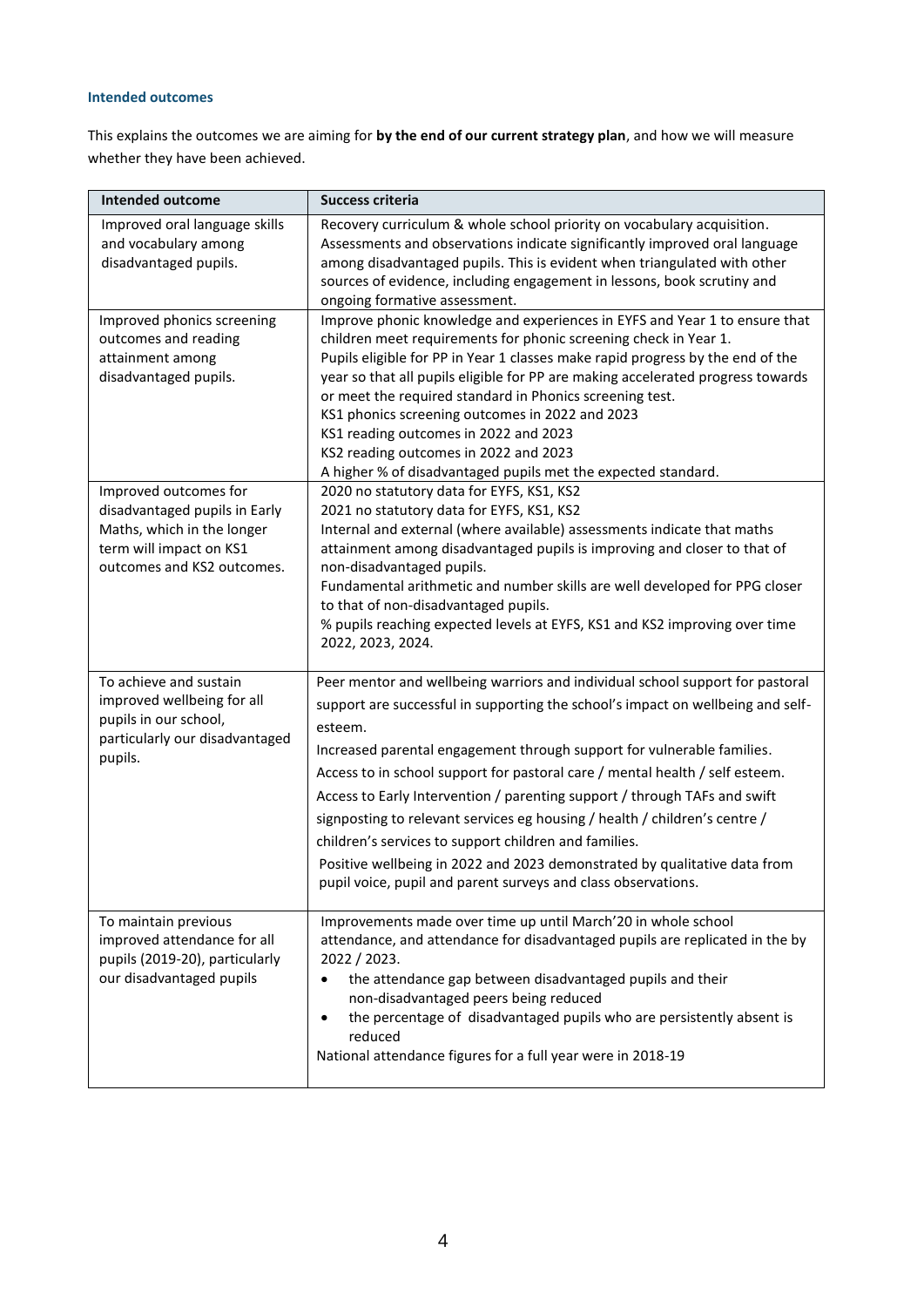#### **Activity in this academic year**

This details how we intend to spend our pupil premium (and recovery premium funding) **this academic year** to address the challenges listed above.

# **Teaching (for example, CPD, recruitment and retention)**

Budgeted cost: **£89,900**

| <b>Activity</b>                                                                                                                                                                                                                                                                                                                                                             | <b>Evidence that supports this</b><br>approach                                                                                                                                                                                                                                                                                                                                                                                                                                                                                                                                                                                                                                        | <b>Challenge</b><br>number(s)<br>addressed |
|-----------------------------------------------------------------------------------------------------------------------------------------------------------------------------------------------------------------------------------------------------------------------------------------------------------------------------------------------------------------------------|---------------------------------------------------------------------------------------------------------------------------------------------------------------------------------------------------------------------------------------------------------------------------------------------------------------------------------------------------------------------------------------------------------------------------------------------------------------------------------------------------------------------------------------------------------------------------------------------------------------------------------------------------------------------------------------|--------------------------------------------|
| <b>Quality first teaching</b><br>Induction of new teaching staff joining<br>Gig Mill.<br>Changes to middle leaders, with new<br>staff in post.                                                                                                                                                                                                                              | EEF research shows that a collaborative approach<br>to learning has a positive impact on standards for<br>low cost. Mixed ability groupings contribute to<br>learning across the curriculum, and develop their<br>strengths as well as learning from more able peers.<br>Consistent approaches across school to ensure that<br>good practice is embedded, and that quality first<br>teaching is in place for all classes.                                                                                                                                                                                                                                                             | 1,2,3,4,5,6                                |
| Specialist Maths Mastery specialist<br>(NCETM Central Maths Hub)<br>supporting teaching staff at Gig Mill<br>and other local schools through<br>Teacher Research Groups.                                                                                                                                                                                                    | Whole staff training on language development and<br>Mastery approaches in Maths to benefit all pupils.<br>https://educationendowmentfoundation.org.uk/edu<br>cation-evidence/teaching-learning-toolkit/mastery-<br>learning                                                                                                                                                                                                                                                                                                                                                                                                                                                           |                                            |
| Improved oral language skills in<br>Reception                                                                                                                                                                                                                                                                                                                               | NELI language intervention from Autumn 2020<br>onwards with all EYFS staff<br>https://educationendowmentfoundation.org.uk/proj<br>ects-and-evaluation/projects/nuffield-early-<br>language-intervention1                                                                                                                                                                                                                                                                                                                                                                                                                                                                              |                                            |
| CPD & ongoing training to embed<br>dialogic activities across the school<br>curriculum. These can support pupils<br>to articulate key ideas, consolidate<br>understanding and extend vocabulary.<br>Whole school training sessions led by<br>Speech & Language services                                                                                                     | There is a strong evidence base that suggests oral<br>language interventions, including dialogic activities<br>such as high-quality classroom discussion, are inex-<br>pensive to implement with high impacts on read-<br>ing:<br>Oral language interventions   Toolkit Strand  <br><b>Education Endowment Foundation   EEF</b>                                                                                                                                                                                                                                                                                                                                                       |                                            |
| Use of whole school CPD on high<br>quality feedback, and use of<br>diagnostic assessments and / or<br>informal assessments.<br>Purchase of standardised diagnostic<br>assessments. Use of additional<br>support to administer Salford Reading<br>tests in KS1 and Y3<br>Training courses to ensure<br>assessments are interpreted and<br>administered correctly - BRP & FFT | Investing in CPD on pedagogy which will help all pu-<br>pils. Highly effective teaching has a greater impact<br>on disadvantaged pupils. (Sutton Trust) Many dif-<br>ferent evidence sources, e.g. EEF Toolkit suggest<br>high quality feedback is an effective way to<br>improve attainment, and it is suitable as an<br>approach to embed across the school.<br>In order to tackle lower attainment accurate diag-<br>nosis of difficulties informs interventions.<br>EEF research shows that providing regular<br>personalised feedback to pupils on their next steps<br>provides high impact on learning for a low cost.<br>Standardised tests can provide reliable insights into | 1, 2, 3, 4                                 |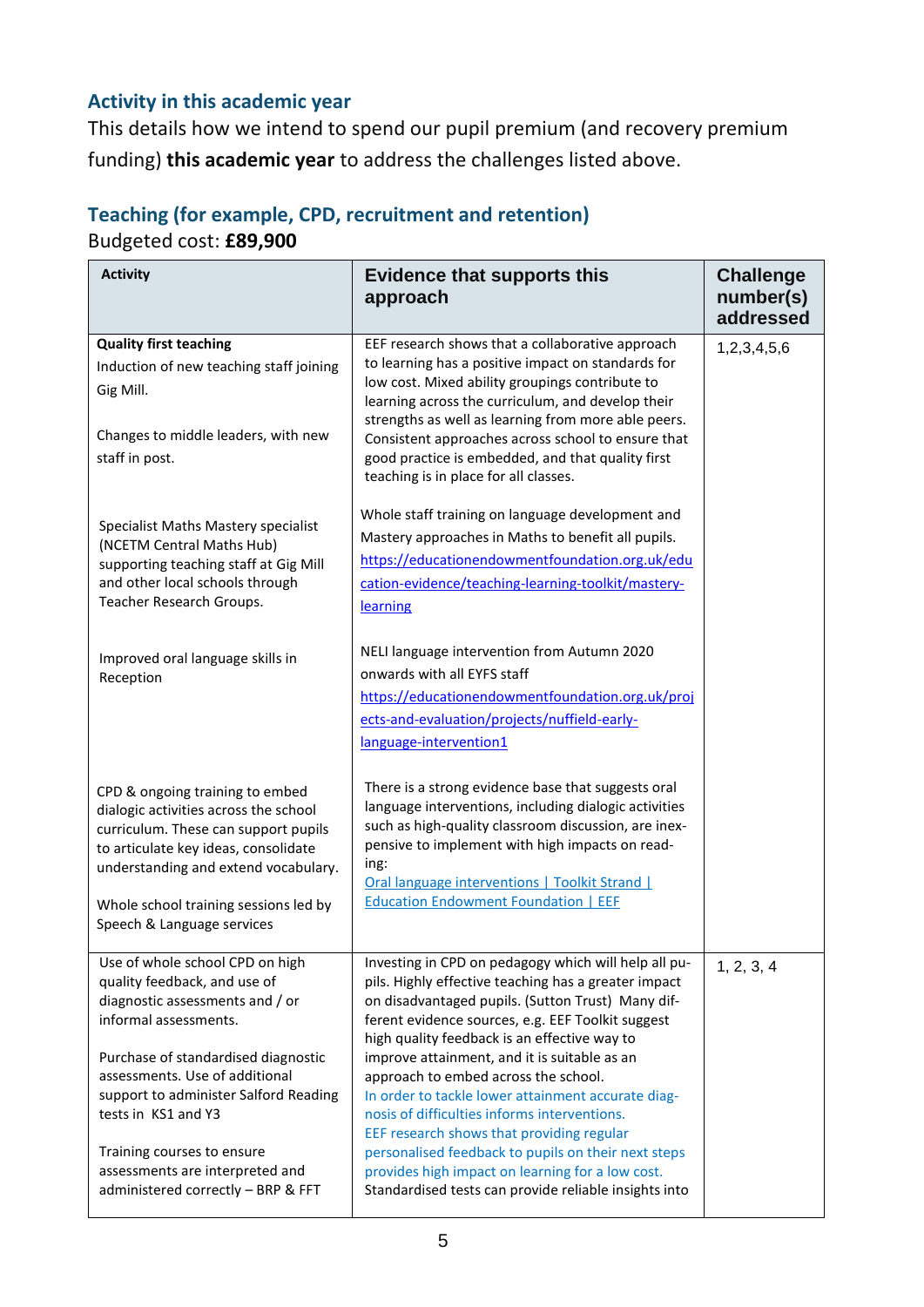|                                                                                                                                                                                                                                                                                                                                         | the specific strengths and weaknesses of each pupil<br>to help ensure they receive the correct additional<br>support through interventions or teacher<br>instruction:<br><b>Standardised tests   Assessing and Monitoring</b><br><b>Pupil Progress   Education Endowment Foundation</b><br>I EEF                                                                                                                                                                                                                                                    |         |
|-----------------------------------------------------------------------------------------------------------------------------------------------------------------------------------------------------------------------------------------------------------------------------------------------------------------------------------------|-----------------------------------------------------------------------------------------------------------------------------------------------------------------------------------------------------------------------------------------------------------------------------------------------------------------------------------------------------------------------------------------------------------------------------------------------------------------------------------------------------------------------------------------------------|---------|
| <b>Phonics</b><br>Purchase of a DfE validated System-<br>atic Synthetic Phonics programme to<br>secure stronger phonics teaching for<br>all pupils.<br>Little Wandle December 2021 Whole<br>school CPD planned 2022                                                                                                                     | Phonics approaches have a strong evidence base<br>that indicates a positive impact on the accuracy of<br>word reading (though not necessarily<br>comprehension), particularly for disadvantaged<br>pupils:<br><b>Phonics   Toolkit Strand   Education Endowment</b><br>Foundation   EEF                                                                                                                                                                                                                                                             | 1, 2, 4 |
| <b>Maths</b><br>Enhancement of our maths teaching<br>and curriculum planning in line with<br>DfE and EEF guidance.<br>We will fund teacher release time to<br>embed key elements of guidance in<br>school and to access Maths Hub re-<br>sources and CPD (including Teaching<br>for Mastery training).<br>Mastering Number EYFS, Y1, Y2 | Maths Mastery specialist in school working with<br>staff & Maths team / providing outreach for Central<br>Maths Hub for other West Midlands schools.<br>The DfE non-statutory guidance has been produced<br>in conjunction with the National Centre for Excel-<br>lence in the Teaching of Mathematics, drawing on<br>evidence-based approaches:<br>Maths guidance KS 1 and 2.pdf (publishing.ser-<br>vice.gov.uk)<br>The EEF guidance is based on a range of the best<br>available evidence:<br><b>Improving Mathematics in Key Stages 2 and 3</b> | 1, 3, 4 |
| <b>Recovery approaches PSED Whole</b><br>school focus<br>Improve the quality of social and emo-<br>tional learning.<br>PSED approaches will be embedded<br>into routine educational practices and<br>supported by professional develop-<br>ment and training for staff.                                                                 | Recovery curriculum approaches implemented from<br><b>June 2020</b><br>https://www.evidenceforlearning.net/recoverycurri<br>culum/<br>There is extensive evidence associating childhood<br>social and emotional skills with improved outcomes<br>at school and in later life (e.g., improved academic<br>performance, attitudes, behaviour and relationships<br>with peers):<br><b>EEF Social and Emotional Learning.pdf(education</b><br>endowmentfoundation.org.uk)                                                                               | 1, 5, 6 |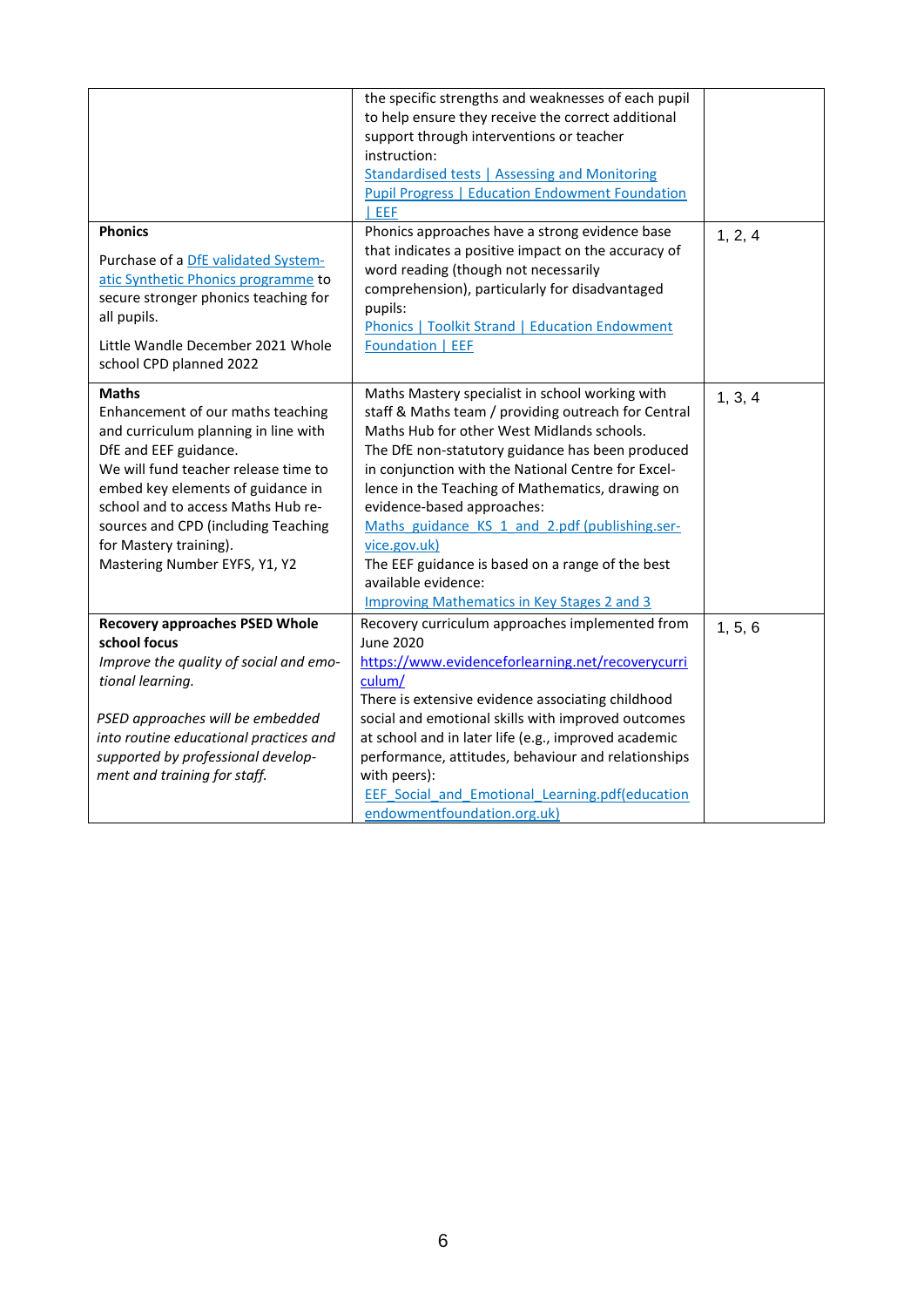## **Targeted academic support (eg, tutoring, one-to-one support, structured interventions)**

## Budgeted cost: **£52,900**

| Activity                                                                                                                                                                                                                                                                                                                                                                                                                                                                                                            | Evidence that supports this approach                                                                                                                                                                                                                                                                                                                                                                                                                                                                                                                                                                                                                                                    | <b>Challenge</b><br>number(s)<br>addressed |
|---------------------------------------------------------------------------------------------------------------------------------------------------------------------------------------------------------------------------------------------------------------------------------------------------------------------------------------------------------------------------------------------------------------------------------------------------------------------------------------------------------------------|-----------------------------------------------------------------------------------------------------------------------------------------------------------------------------------------------------------------------------------------------------------------------------------------------------------------------------------------------------------------------------------------------------------------------------------------------------------------------------------------------------------------------------------------------------------------------------------------------------------------------------------------------------------------------------------------|--------------------------------------------|
| Speech and Language<br>Targeted support for speech &<br>language in order to improve<br>listening, narrative and<br>vocabulary skills for<br>disadvantaged pupils who have<br>relatively low spoken language<br>skills.                                                                                                                                                                                                                                                                                             | Oral language interventions can have a positive impact<br>on pupils' language skills. Approaches that focus on<br>speaking, listening and a combination of the two show<br>positive impacts on attainment:<br>Oral language interventions   EEF<br>(educationendowmentfoundation.org.uk)                                                                                                                                                                                                                                                                                                                                                                                                | 1, 4                                       |
| Additional phonics sessions<br>targeted at disadvantaged<br>pupils who require further<br>phonics support.                                                                                                                                                                                                                                                                                                                                                                                                          | Phonics approaches have a strong evidence base<br>indicating a positive impact on pupils, particularly from<br>disadvantaged backgrounds. Targeted phonics<br>interventions have been shown to be more effective<br>when delivered as regular sessions over a period up to<br>12 weeks:<br>Phonics   Toolkit Strand   Education Endowment<br>Foundation   EEF                                                                                                                                                                                                                                                                                                                           | $\overline{2}$                             |
| Targeted intervention<br>Weekly individual or small<br>group sessions with an<br>experienced teacher or teaching<br>assistant, in addition to<br>standard lessons.<br>This approach may be for daily<br>reading, a programme such as<br>BRP or FFT, or personalized.<br>For Reading & Maths in this<br>approach alongside catch up<br>sessions is used for KS2. Some<br>school-led tutoring for pupils<br>whose education has been most<br>impacted by the pandemic is<br>another part of targeted<br>intervention. | Small group interventions with highly qualified staff have<br>been shown to be effective, as discussed in reliable evi-<br>dence sources such as Visible Learning by John Hattie<br>and the EEF Toolkit.<br>Programmes selected using evidence of effectiveness<br>through sharing good practice across local networks.<br>Tuition targeted at specific needs and knowledge gaps<br>can be an effective method to support low attaining pu-<br>pils or those falling behind, both one-to-one:<br>One to one tuition   EEF (educationendowmentfounda-<br>tion.org.uk)<br>And in small groups:<br><b>Small group tuition   Toolkit Strand   Education Endow-</b><br>ment Foundation   EEF | 4                                          |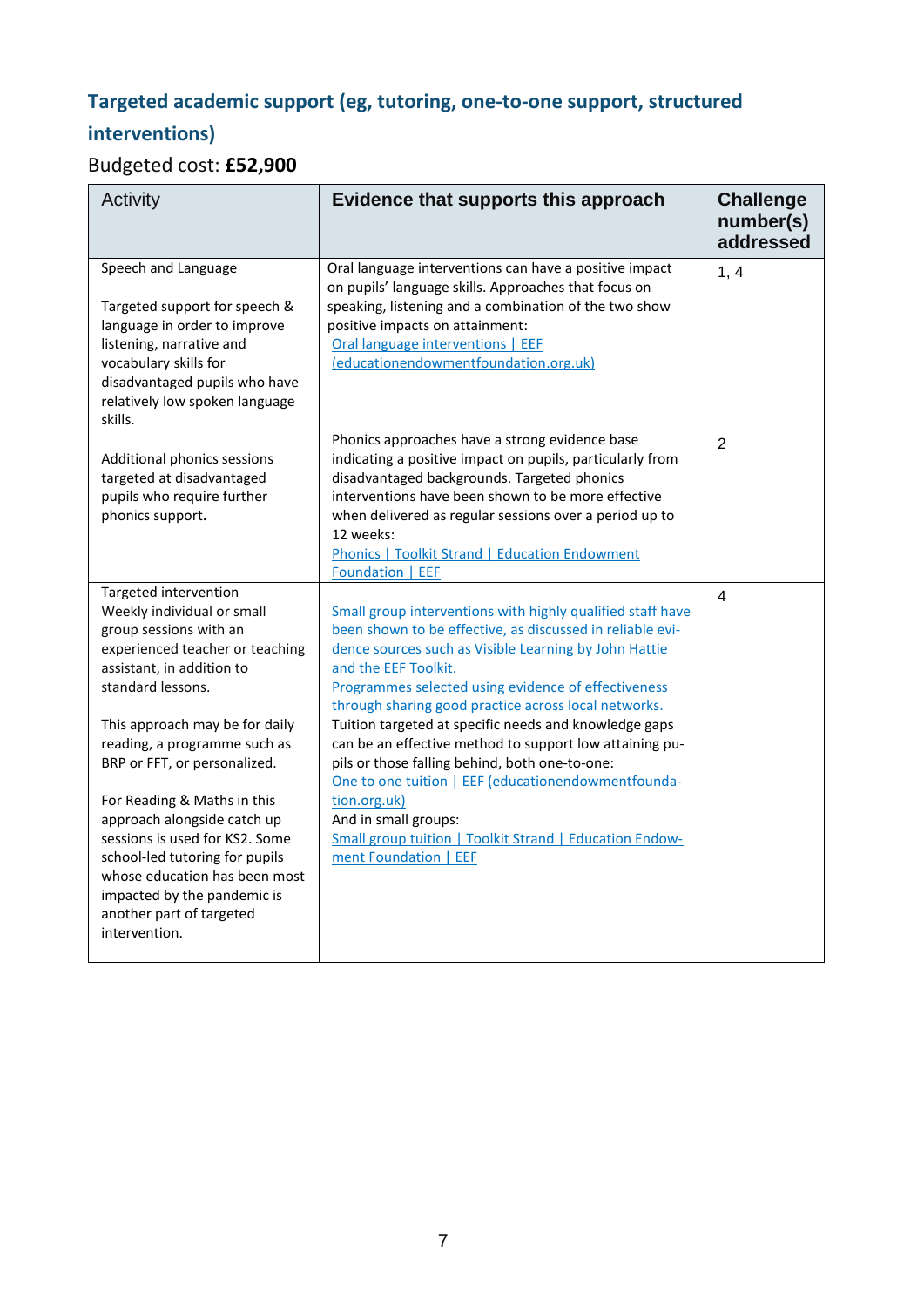## **Wider strategies (for example, related to attendance, behaviour, wellbeing)**

### Budgeted cost: **£38,750**

| <b>Activity</b>                                                                                                                                                                                                                                                                                                                                                                                                                                         | <b>Evidence that supports this</b><br>approach                                                                                                                                                                                                                                                                                                                                                                                          | <b>Challenge</b><br>number(s)<br>addressed |
|---------------------------------------------------------------------------------------------------------------------------------------------------------------------------------------------------------------------------------------------------------------------------------------------------------------------------------------------------------------------------------------------------------------------------------------------------------|-----------------------------------------------------------------------------------------------------------------------------------------------------------------------------------------------------------------------------------------------------------------------------------------------------------------------------------------------------------------------------------------------------------------------------------------|--------------------------------------------|
| Four trained DSLs who support families with<br>Early Help / TAF/ CIN / CP offering or<br>signposting a wide range of support for families.<br>School have also supported with referrals in<br>response to home environment factors<br>Eg where families require Early Intervention /<br>parenting support / budgetary support in order<br>to access support from relevant services eg<br>housing / health / children's centre / children's<br>services. | EEF sources and research studies<br>Our observations and discussions with<br>pupils and families over two National<br>lockdowns have identified social and<br>emotional issues for some pupils.<br>Recovery approaches and wellbeing<br>approaches across school support needs.<br>Engagement with families during the<br>pandemic has supported strong<br>relationships and an individualized<br>approach.                             | 5,6                                        |
| Specific training for staff on ACES and Nurture<br>approaches.                                                                                                                                                                                                                                                                                                                                                                                          |                                                                                                                                                                                                                                                                                                                                                                                                                                         |                                            |
| Inclusion leader (Assistant Head), admin support<br>and pastoral lead support for vulnerable<br>families / disadvantaged pupils to improve<br>school attendance.<br>Half termly attendance checks<br>Meetings with parents<br>Liaison with external services                                                                                                                                                                                            | The DfE guidance has been informed by<br>engagement with schools that have<br>significantly reduced levels of absence<br>and persistent absence.<br>Embedding principles of good practice set<br>out in the DfE's Improving School<br>Attendance advice.<br>This will involve training and release time<br>for staff to develop and implement new<br>procedures and appointing<br>attendance/support officers to improve<br>attendance. | 4, 5, 6                                    |
| Continuation of home school partnership<br>through Letterbox to support parental<br>engagement in children's learning.<br>Increased parental engagement, and improved<br>outcomes over time in Reading and Maths.                                                                                                                                                                                                                                       | Continuing initiative<br>Engaging parents in their child's learning<br>by providing quality reading and Maths<br>resources. Many of children surveyed did<br>not have a range of books to read at<br>home. Monthly for 6 months of the year<br>- May to October, with children receiving<br>12 books.<br>Ongoing analysis including                                                                                                     | 2, 3, 4                                    |
| Contingency fund for acute issues.                                                                                                                                                                                                                                                                                                                                                                                                                      | questionnaires, pupil voice and surveys.<br>Based on our experiences and those of<br>similar schools to ours, we have<br>identified a need to set a small amount of<br>funding aside to respond quickly to needs<br>that have not yet been identified.                                                                                                                                                                                  | All                                        |

## **Total budgeted cost: £ 181,550**